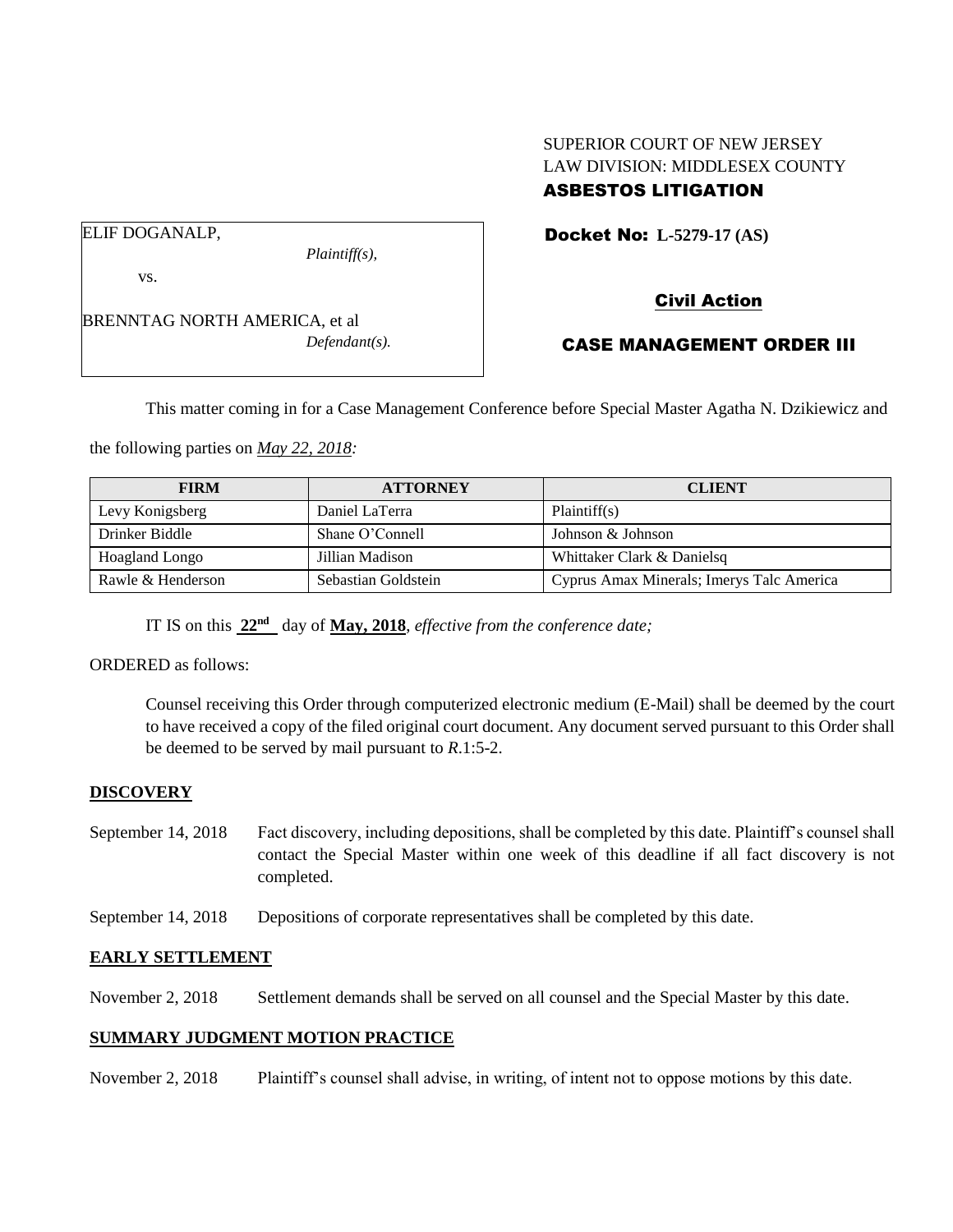- November 9, 2018 Summary judgment motions shall be filed no later than this date.
- December 7, 2018 Last return date for summary judgment motions.

#### **MEDICAL DEFENSE**

- November 2, 2018 Plaintiff shall serve medical expert reports by this date.
- November 2, 2018 Upon request by defense counsel, plaintiff is to arrange for the transfer of pathology specimens and x-rays, if any, by this date.
- December 14, 2018 Defendants shall identify its medical experts and serve medical reports, if any, by this date. In addition, defendants shall notify plaintiff's counsel (as well as all counsel of record) of a joinder in an expert medical defense by this date.

#### **LIABILITY EXPERT REPORTS**

- November 2, 2018 Plaintiff shall identify its liability experts and serve liability expert reports or a certified expert statement by this date or waive any opportunity to rely on liability expert testimony.
- December 14, 2018 Defendants shall identify its liability experts and serve liability expert reports, if any, by this date or waive any opportunity to rely on liability expert testimony.

#### **ECONOMIST EXPERT REPORTS**

- November 2, 2018 Plaintiff shall identify its expert economists and serve expert economist report(s), if any, by this date or waive any opportunity to rely on economic expert testimony.
- December 14, 2018 Defendants shall identify its expert economists and serve expert economist report(s), if any, by this date or waive any opportunity to rely on economic expert testimony.

#### **EXPERT DEPOSITIONS**

January 18, 2019 Expert depositions shall be completed by this date. To the extent that plaintiff and defendant generic experts have been deposed before, the parties seeking that deposition in this case must file an application before the Special Master and demonstrate the necessity for that deposition. To the extent possible, documents requested in a deposition notice directed to an expert shall be produced three days in advance of the expert deposition. The expert shall not be required to produce documents that are readily accessible in the public domain.

#### **PRE-TRIAL AND TRIAL**

- December 5, 2018 The settlement conference previously scheduled on this date is **cancelled**.
- January 16, 2019 @ 1:30pm Settlement conference. All defense counsel shall appear with authority to negotiate settlement and have a representative authorized to negotiate settlement available by phone. Any request to be excused from the settlement conference shall be made to the Special Master no later than 4:00pm of the day prior to the conference.

 $\_$  ,  $\_$  ,  $\_$  ,  $\_$  ,  $\_$  ,  $\_$  ,  $\_$  ,  $\_$  ,  $\_$  ,  $\_$  ,  $\_$  ,  $\_$  ,  $\_$  ,  $\_$  ,  $\_$  ,  $\_$  ,  $\_$  ,  $\_$  ,  $\_$  ,  $\_$  ,  $\_$  ,  $\_$  ,  $\_$  ,  $\_$  ,  $\_$  ,  $\_$  ,  $\_$  ,  $\_$  ,  $\_$  ,  $\_$  ,  $\_$  ,  $\_$  ,  $\_$  ,  $\_$  ,  $\_$  ,  $\_$  ,  $\_$  ,